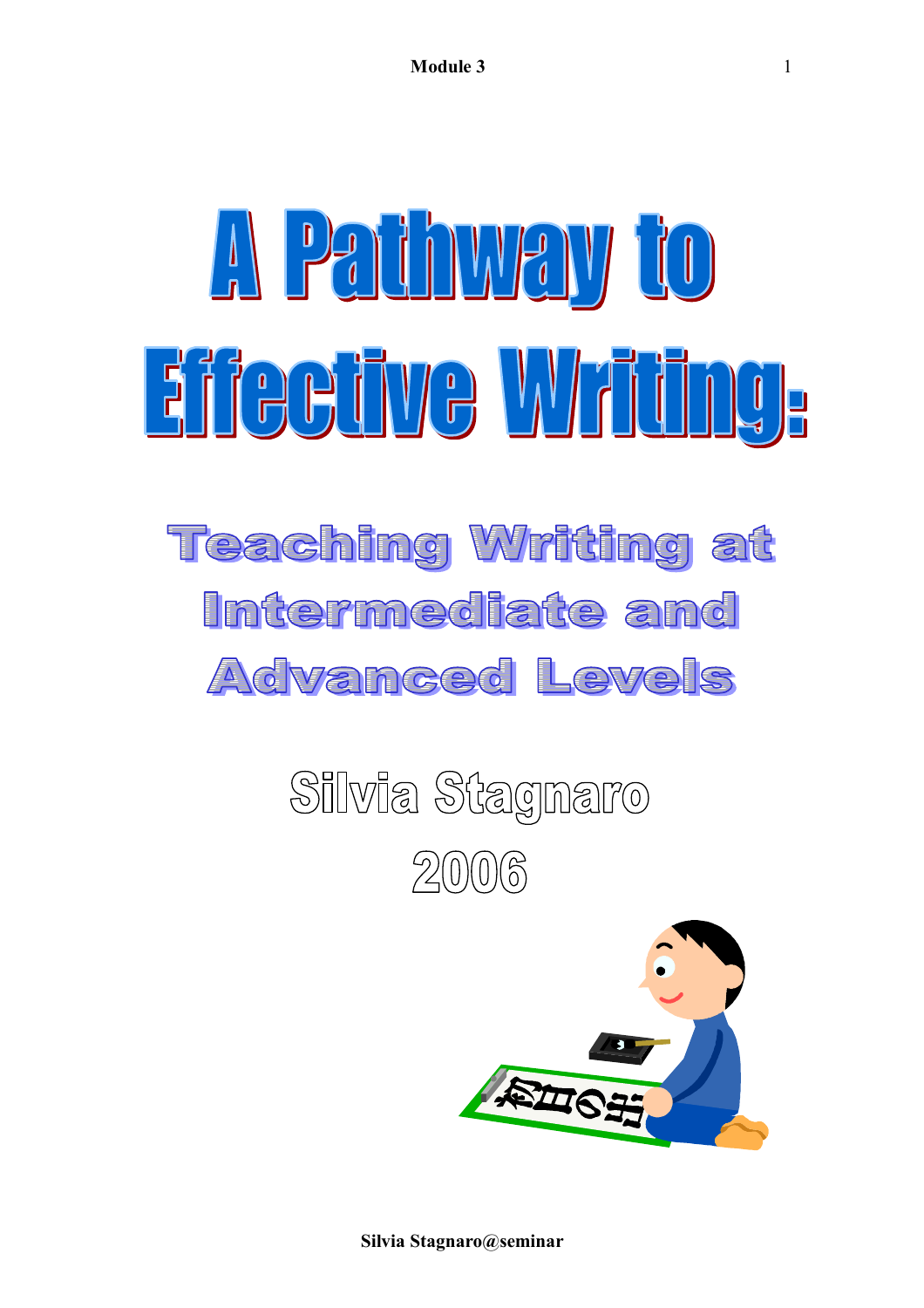#### **Module 3**

In Module 2, we developed some theoretical concepts related to the process of writing and we looked at a possible method to help students become more effective writers. In this module we shall be considering some specific techniques that can be used to enhance our students' abilities to work on different writing genres.

As may have become clear from our previous discussion, one key element in this process is to ensure that the students are well aware of their strengths and weaknesses and that they consciously work on the specific strategies that will help them improve. For this reason, as an integral part of our writing curriculum, it may be interesting to ask them to reflect on their writing skills through an initial self assessment questionnaire like the one below.

| Directions to the Student: This self-assessment is designed to help you recall the types<br>of writing you have done, consider your strengths and weaknesses, and set goals for<br>yourself. Answer each question or complete each statement honestly and keep it for future<br>reference. At the end of the year, you can review this assessment and set new goals.<br>1. I have experience writing the following types of papers:<br>Personal Expression Expressing your thoughts, feelings, or experiences<br><b>Description</b> Creating a picture of how something looks, sounds, feels, smells, or tastes<br><b>Narration</b> Telling a true or fictional story<br><b>Exposition: Giving Information Providing information or explaining something</b><br><b>Exposition: Making Connections</b> Comparing and contrasting, offering solutions to a<br>problem, or explaining an opinion<br>Persuasion Trying to convince a reader to agree with you<br><b>Reports</b> Summarising the results of research<br>Creative Writing Expressing your personal views through imaginative writing like poetry<br>Responses to Literature Presenting your ideas and feelings about something you have<br>read<br>2. Of the types of writing I have done, the type I am best at is<br>3. The reasons I am good at this type of writing are _____<br>4. Of the types of writing I have done, the type I have the most trouble with is<br>5. The reason I have trouble with this type of writing is<br>6. I would like to try more of the following types of writing:<br>7. I perform the following steps when I write (circle the word that applies): |       |  |
|-------------------------------------------------------------------------------------------------------------------------------------------------------------------------------------------------------------------------------------------------------------------------------------------------------------------------------------------------------------------------------------------------------------------------------------------------------------------------------------------------------------------------------------------------------------------------------------------------------------------------------------------------------------------------------------------------------------------------------------------------------------------------------------------------------------------------------------------------------------------------------------------------------------------------------------------------------------------------------------------------------------------------------------------------------------------------------------------------------------------------------------------------------------------------------------------------------------------------------------------------------------------------------------------------------------------------------------------------------------------------------------------------------------------------------------------------------------------------------------------------------------------------------------------------------------------------------------------------------------------------------------------------|-------|--|
| Use a journal, brainstorming, or a similar method for deciding on a topic                                                                                                                                                                                                                                                                                                                                                                                                                                                                                                                                                                                                                                                                                                                                                                                                                                                                                                                                                                                                                                                                                                                                                                                                                                                                                                                                                                                                                                                                                                                                                                       | N O A |  |
| Think carefully about the audience for which I am writing                                                                                                                                                                                                                                                                                                                                                                                                                                                                                                                                                                                                                                                                                                                                                                                                                                                                                                                                                                                                                                                                                                                                                                                                                                                                                                                                                                                                                                                                                                                                                                                       | N O A |  |
| Write down my purpose for writing before beginning a first draft                                                                                                                                                                                                                                                                                                                                                                                                                                                                                                                                                                                                                                                                                                                                                                                                                                                                                                                                                                                                                                                                                                                                                                                                                                                                                                                                                                                                                                                                                                                                                                                | N O A |  |
| Write a draft without stopping to correct spelling and mechanical problems                                                                                                                                                                                                                                                                                                                                                                                                                                                                                                                                                                                                                                                                                                                                                                                                                                                                                                                                                                                                                                                                                                                                                                                                                                                                                                                                                                                                                                                                                                                                                                      | N O A |  |
| Ask someone else to read my draft before revising                                                                                                                                                                                                                                                                                                                                                                                                                                                                                                                                                                                                                                                                                                                                                                                                                                                                                                                                                                                                                                                                                                                                                                                                                                                                                                                                                                                                                                                                                                                                                                                               | N O A |  |
| Proofread and correct mechanical spelling errors after the draft has been revised N O A                                                                                                                                                                                                                                                                                                                                                                                                                                                                                                                                                                                                                                                                                                                                                                                                                                                                                                                                                                                                                                                                                                                                                                                                                                                                                                                                                                                                                                                                                                                                                         |       |  |
| Try to make my final copy neat and attractive<br>8. The step in the writing process I do best is<br>9. The reason I am particularly good at this is<br>10. The best thing about my writing is<br>11. The step in the writing process I most need to improve is<br>12. I need to work on this because                                                                                                                                                                                                                                                                                                                                                                                                                                                                                                                                                                                                                                                                                                                                                                                                                                                                                                                                                                                                                                                                                                                                                                                                                                                                                                                                            | N O A |  |
| (N stands for never, O stands for occasionally, A stands for always)                                                                                                                                                                                                                                                                                                                                                                                                                                                                                                                                                                                                                                                                                                                                                                                                                                                                                                                                                                                                                                                                                                                                                                                                                                                                                                                                                                                                                                                                                                                                                                            |       |  |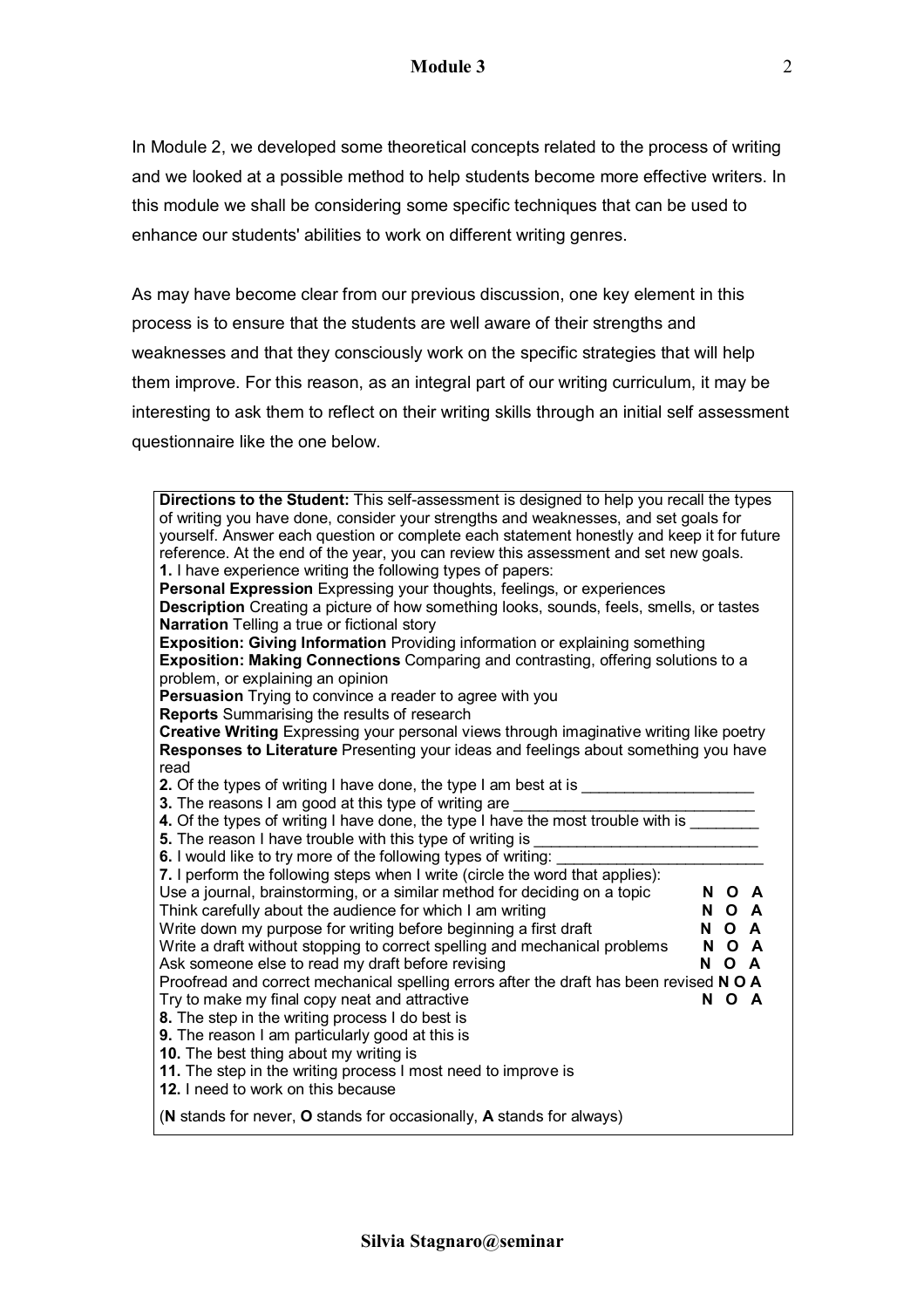#### **Module 3**

Of course, you can choose to share the answers with the students and discuss with them anything that you consider worthwhile. However, this would depend on the characteristics of the students themselves and on the degree of mutual trust and respect that they have for each other. If the group is particularly competitive, it might be wiser to tell the students to keep their answers to themselves and only go back to them at the end of the year when they have had a chance to work on different tasks and have already gained confidence on their writing skills.

Having asked the students to reflect on their writing skills, we can start to work on the characteristics of different writing genres. We shall start with description and narration. We shall be following the same steps that we described in Module 2 through concrete examples of writing tasks set by a teacher in an intermediate class.

#### **Teaching students to write an effective description**

*Brainstorming***:** we started by asking the students to complete and idea web like the following:

*Directions: write the thing you will describe on the line in the topic circle. Then organise details about this by writing them in the details circles.* 

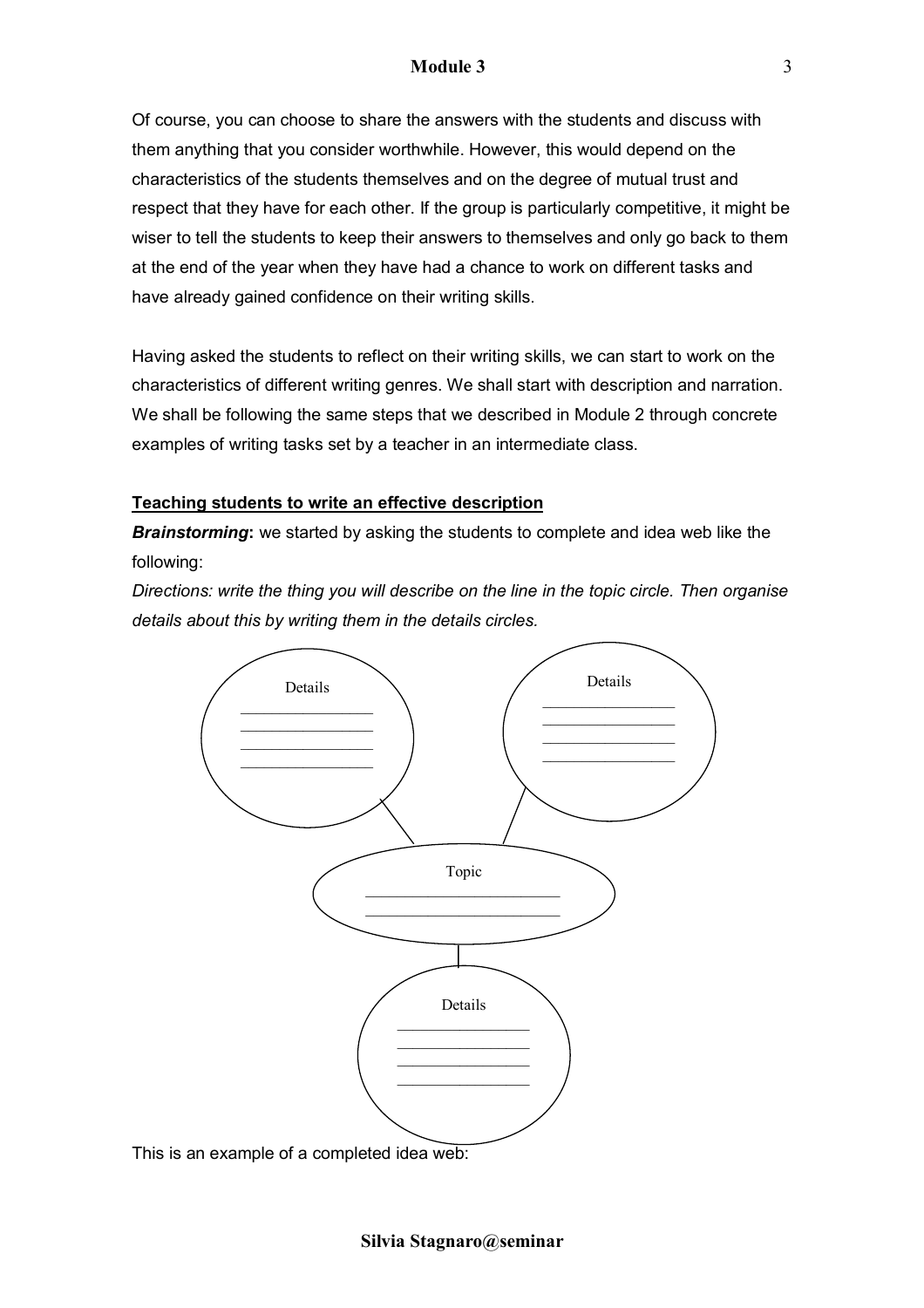

**Prewriting:** the following paragraph is a student's first draft based on the previous web:

#### A New Snake Suit

 The wierdest thing happened at a barbecue last summer. I saw a snake undressing. When I sat down to eat, I heard the snake in the leafs. First came its flat head and eyes then I noticed something that looked like paper crumpled around its middle. This was shedding skin that had caught like on a stick and was sliding down its body. The new skin was shiny green. The skin cam off its tail just like pulling off a sock.

*Drafting and revising*: these are the corrections the teacher suggested so that the student would work on an improved draft:



**Silvia Stagnaro@seminar**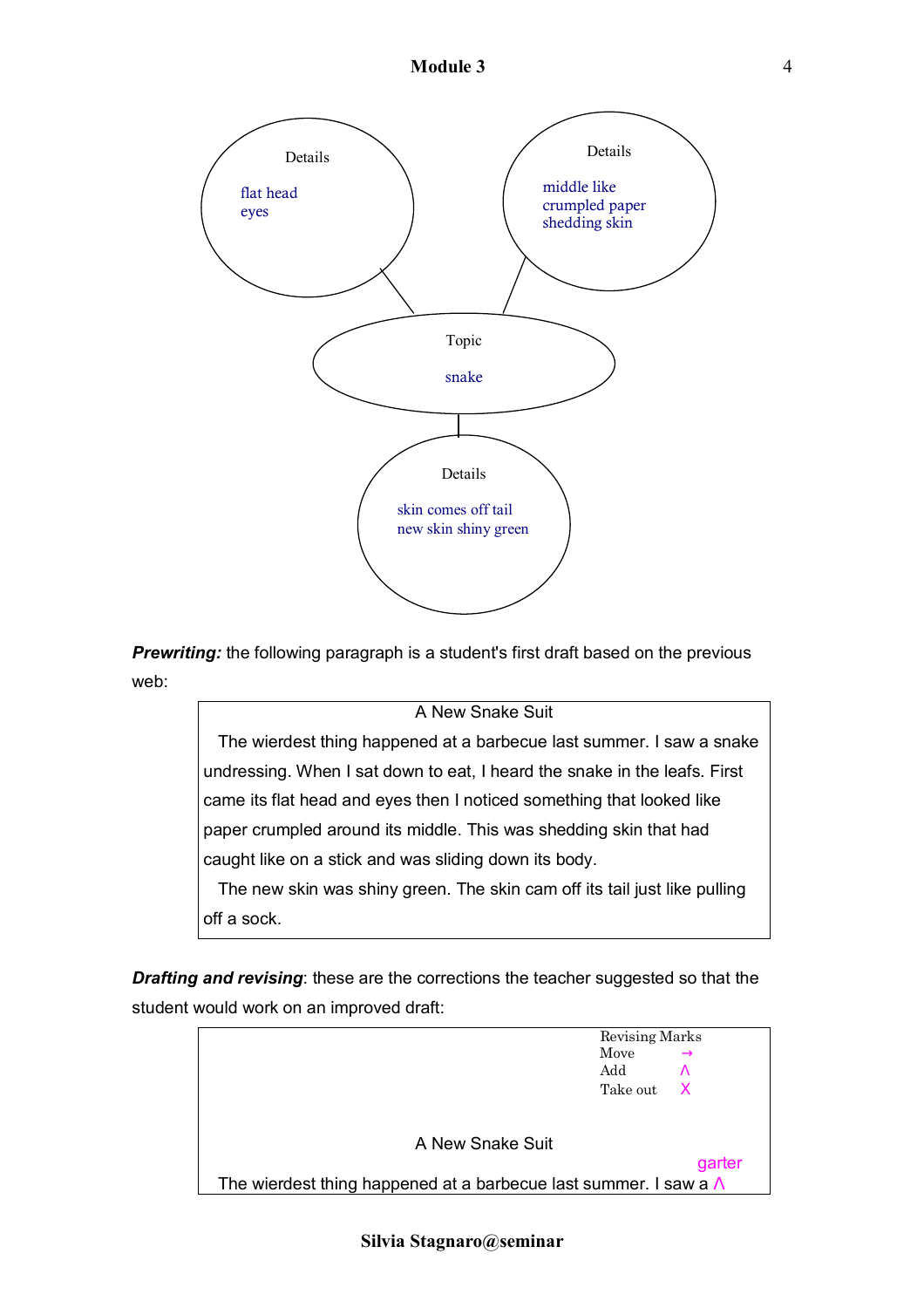slithering snake undressing. When I sat down to eat, I heard the snake  $\Lambda$  in the tiny, bright leafs. First came its flat head and Λ eyes then I noticed something that thin, brown looked like Λ paper crumpled around its middle. This was shedding skin that had caught liXke on a stick and was sliding down its body. with a diamond pattern The new skin was shiny green A. The skin came off its tail just like pulling off a sock. I wonder if the snake knew that mother nature had given her a brand new suit.

This procedure can also be carried out by students working in pairs or small groups so that they get used to helping each other visualize conflicting or erroneous points in their writings. Besides, the students can make use of a chart like the following to keep the focus of their writing:

#### **Revising Checklist**

| Questions                                                  | yes | no | Not sure |
|------------------------------------------------------------|-----|----|----------|
| Does my description give interesting information about a ? |     |    |          |
| Have I used enough details to help readers picture this ?  |     |    |          |
| Did I keep my audience and purpose in mind?                |     |    |          |
| Have I organised my ideas?                                 |     |    |          |
| Is my writing clear?                                       |     |    |          |

*Editing and proofreading*: As a result, the student proofread the description and, using the code on the right suggested the following changes:

|                                                                                             | Proofreading Marks |   |
|---------------------------------------------------------------------------------------------|--------------------|---|
|                                                                                             | Spelling           | ≡ |
|                                                                                             | Take out           | X |
|                                                                                             | New paragraph      | # |
|                                                                                             |                    |   |
| A New Snake Suit                                                                            |                    |   |
| weirdest                                                                                    | garter             |   |
| The wierdest thing happened at a barbecue last summer. I saw a $\Lambda$                    |                    |   |
|                                                                                             | slithering         |   |
| snake undressing. # When I sat down to eat, I heard the snake $\Lambda$ in the              |                    |   |
| tiny, bright Then<br>leaves                                                                 |                    |   |
| leafs. First came its flat head and $\Lambda$ eyes. $\Lambda$ then I noticed something that |                    |   |
| thin, brown                                                                                 |                    |   |
| looked like $\Lambda$ paper crumpled around its middle. This was shedding skin              |                    |   |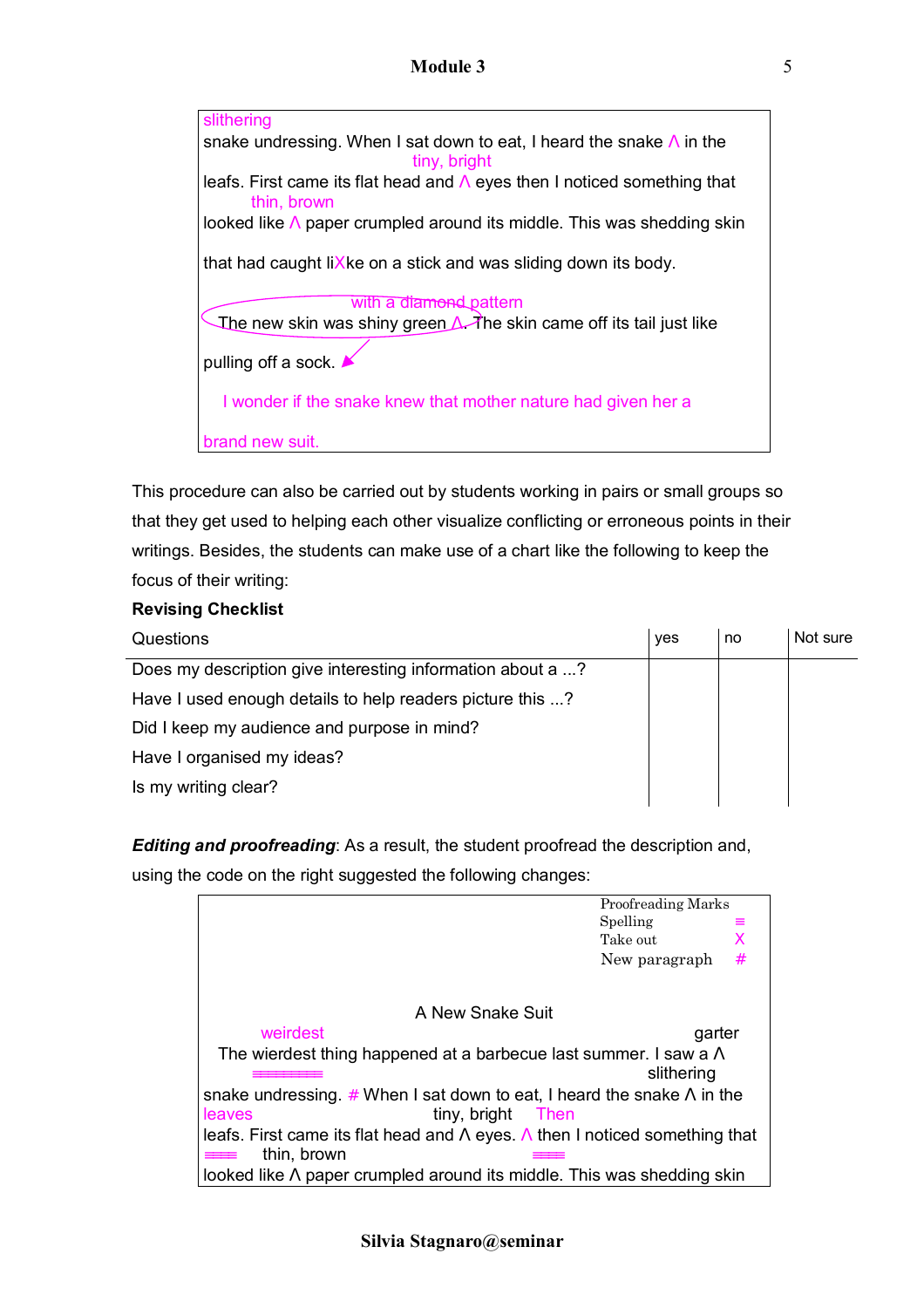

**Publishing:** the whole process finally rendered the following version, which became the student's final draft:

| A New Snake Suit                                                          |
|---------------------------------------------------------------------------|
| The weirdest thing happened at a barbecue last summer. I saw a garter     |
| snake undressing.                                                         |
| When I sat down to eat, I heard the snake slithering in the leaves. First |
| came its flat head and tiny, bright eyes. Then I noticed something that   |
| looked like thin, brown paper crumpled around its middle. This was        |
| shedding skin that had caught on a stick and was sliding down its body.   |
| The skin came off its tail just like pulling off a sock. The new skin was |
| shiny green with a diamond pattern.                                       |
| I wonder if the snake knew that mother nature had given her a brand       |
| new suit.                                                                 |

In fact, since the instructions for this writing task were fairly free, different students produced different descriptions of animals which were then shared in a classroom noticeboard. The students then took a vote on the ones they liked best and these were published in the school magazine.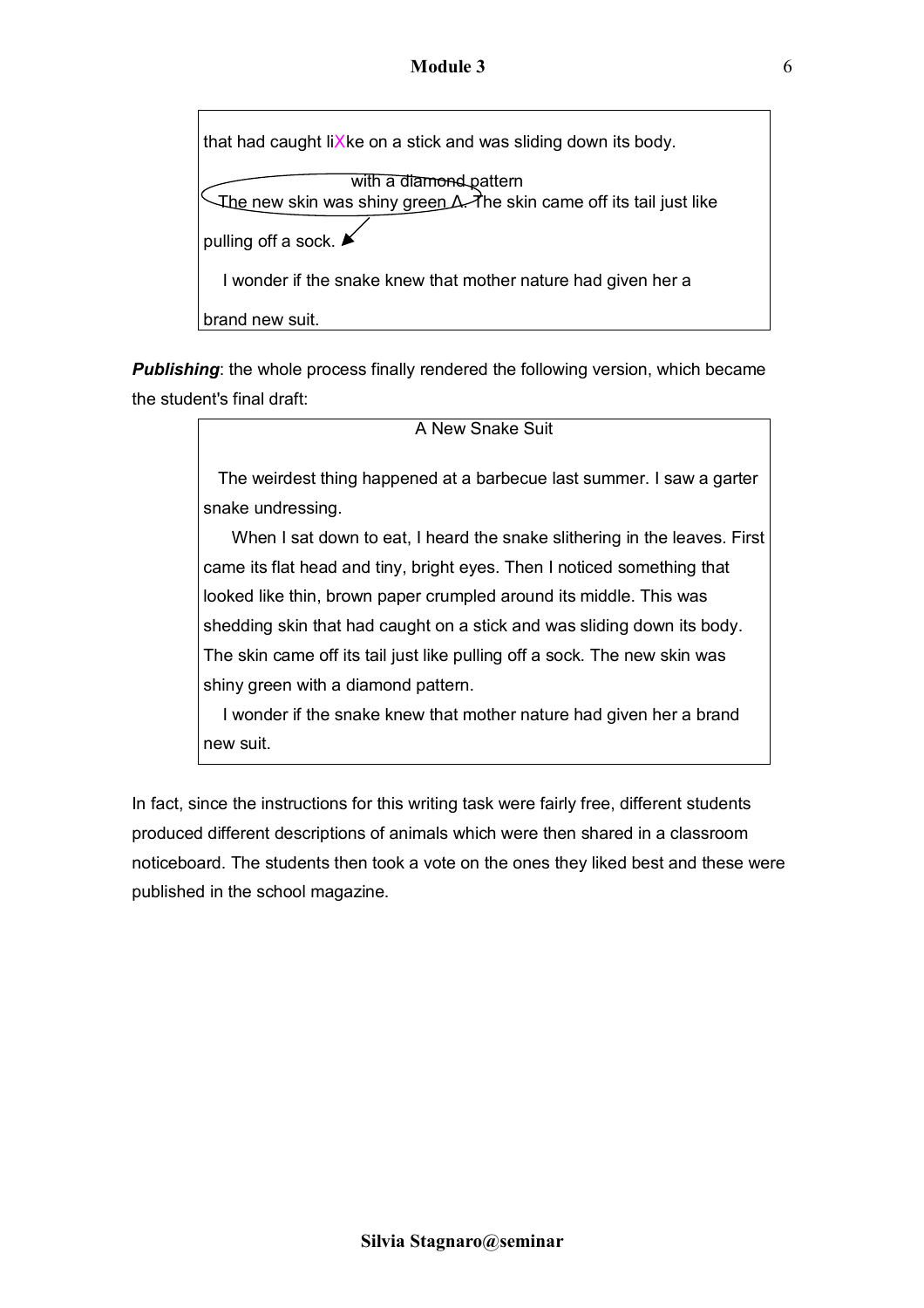#### **Teaching students to write an effective narration**

A similar process can be used to help students develop narratives.

*Brainstorming***:** we started by asking the students to complete a time line to help him organise the text chronologically:

#### **Time Line**

*Instructions: write the main events of your personal narrative in time order on the slanted lines. Identify the date or time each event happened. Add more lines if you need them.* 



Date or time

This is an example of how the time line was completed by one student:



Of course, the same process could have been carried out through the use of another tool such as the following story organiser: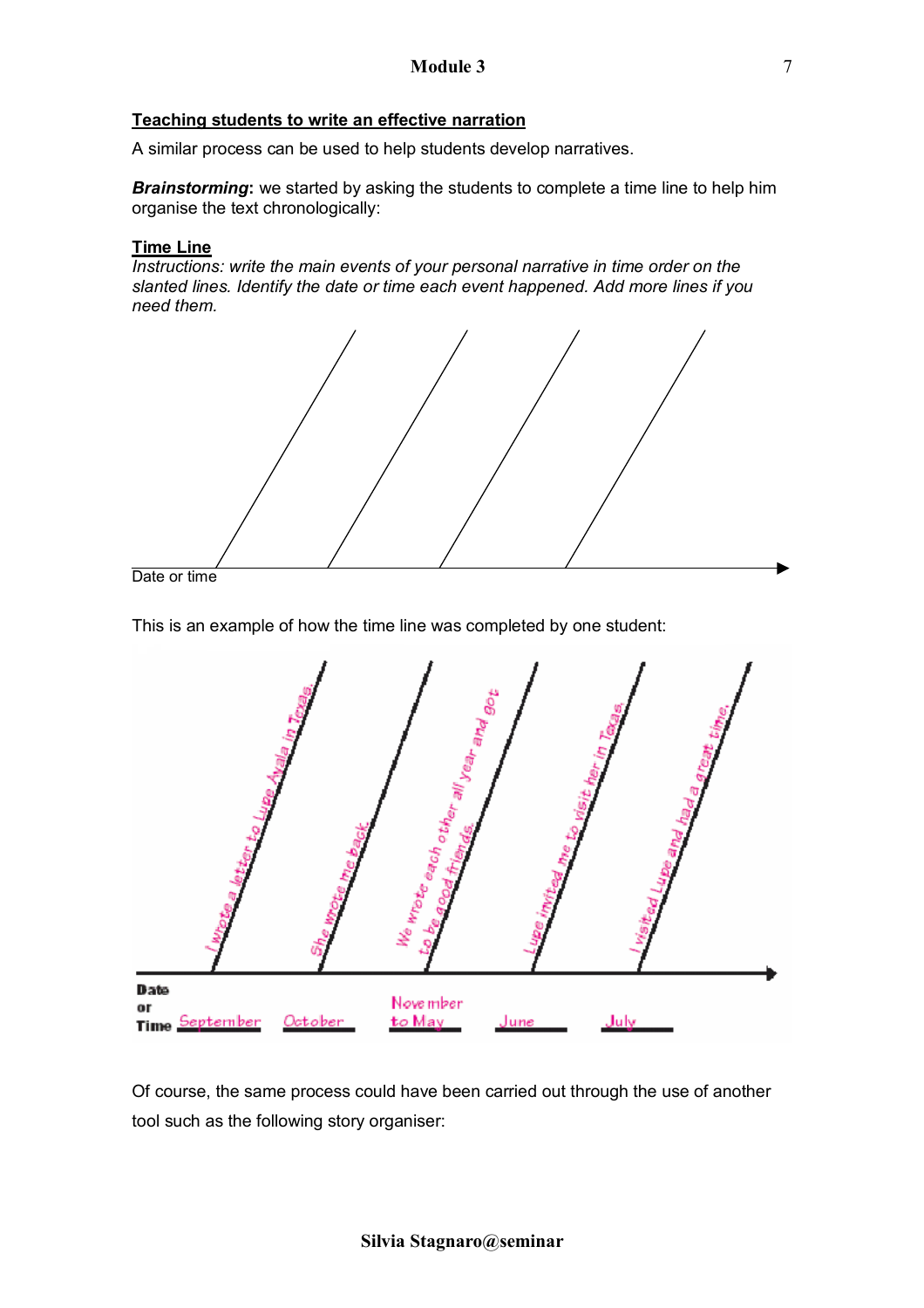#### **Story Organiser**

What happened first?



**Prewriting:** the following text is a student's first draft based on the time line:

### Too Good to be True Believe it or not. The best adventure of my life started with a homework assignement. To write to a pen pal. In September I wrote to a girl in San Antonio, Texas named Lupe Ayala. I told her that I liked playing soccer and collecting comic books. I checked the mail every day. I finally got a reply in October. Guess what Lupe plays soccer and collects comic books too. Every time we wrote each other. We found out something else that we both liked to do. Then I got a big surprise in june. Lupe invited me to visit her in Texas. My visit with Lupe was better than I even dreamed it would be. It seemd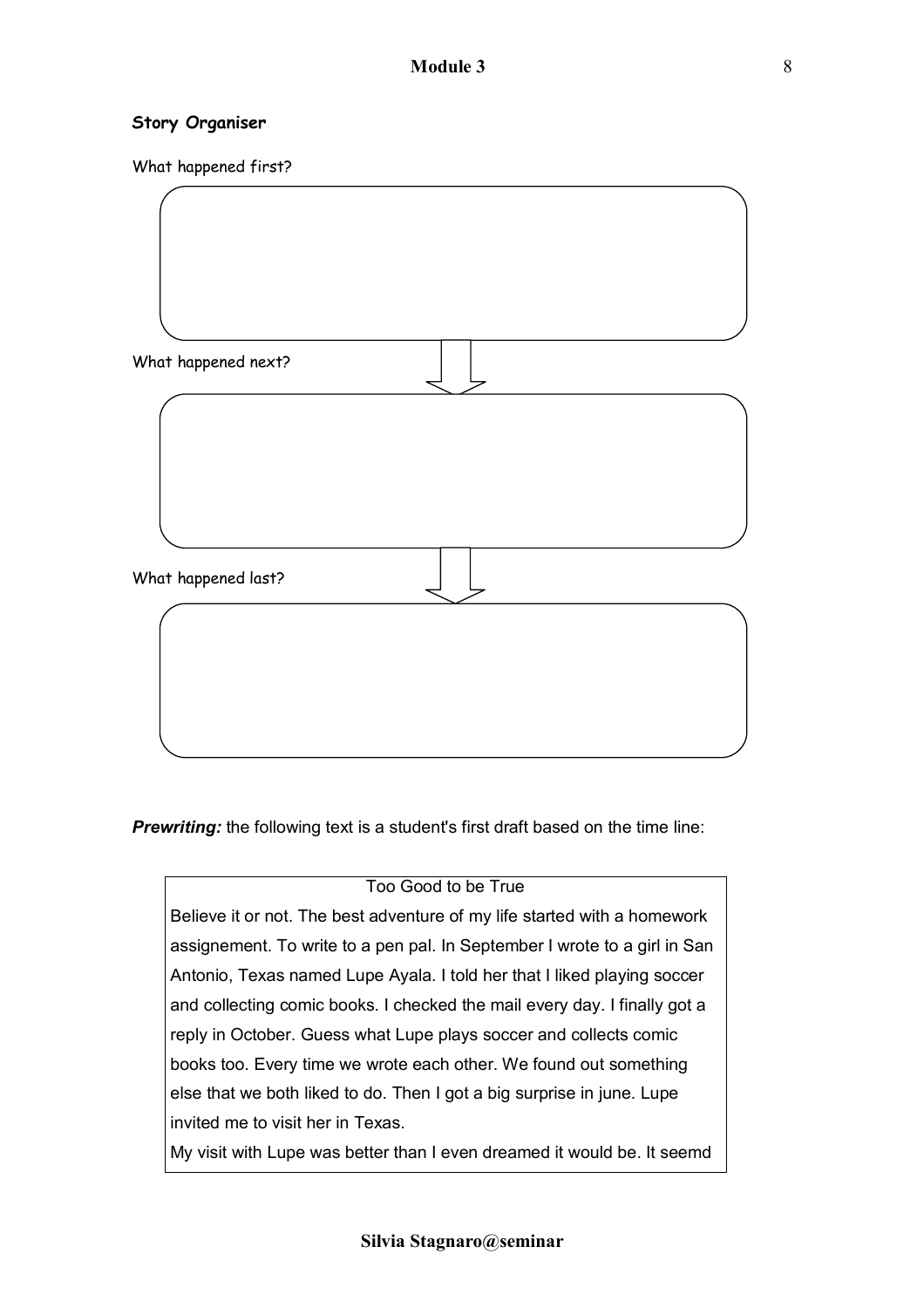we had known each other forever. We rode horses. We swapped comic books. We played in pick up soccer games. I'm really glad I did my homework.

*Drafting and revising*: these are the corrections the teacher suggested so that the student would work on an improved draft:

|                                                                                    | Revising Marks   |
|------------------------------------------------------------------------------------|------------------|
|                                                                                    | Move             |
|                                                                                    | Add<br>$\Lambda$ |
|                                                                                    | Take out<br>X    |
| Too Good to be True                                                                |                  |
| Believe it or not $\Lambda$ . The best adventure of my life started with a         |                  |
| homework assignement. To write to a pen pal. In September I wrote to a             |                  |
| girl in San Antonio, Texas named Lupe Ayala. I told her that I liked playing       | and              |
| soccer and collecting comic books. I checked the mail every day A. I finally       |                  |
| got a reply in October. Guess what Lupe plays soccer and collects comic            |                  |
| books too. Every time we wrote each other $\Lambda$ . WXe found out something      |                  |
| else that we both liked to do.                                                     |                  |
| Then I got a big surprise in june. Lupe invited me to visit her in Texas.          |                  |
| My visit with Lupe was better than I even dreamed it would be. It seemd            |                  |
| we had known each other forever. We rode horses $\Lambda$ . WXe swapped<br>and     |                  |
| comic books $\Lambda$ . Wise played in pick up soccer games. I'm really glad I did |                  |
| my homework.                                                                       |                  |

Before going on to the editing step, the student answer the questions in the following checklist to ensure that all the elements in the narrative were present:

| Revising checklist                                  | ves | no | not sure |
|-----------------------------------------------------|-----|----|----------|
| Does my story tell what happened in order?          |     |    |          |
| Have I told how I felt?                             |     |    |          |
| Did I include details to make my story interesting? |     |    |          |
| Is there anything I want to change?                 |     |    |          |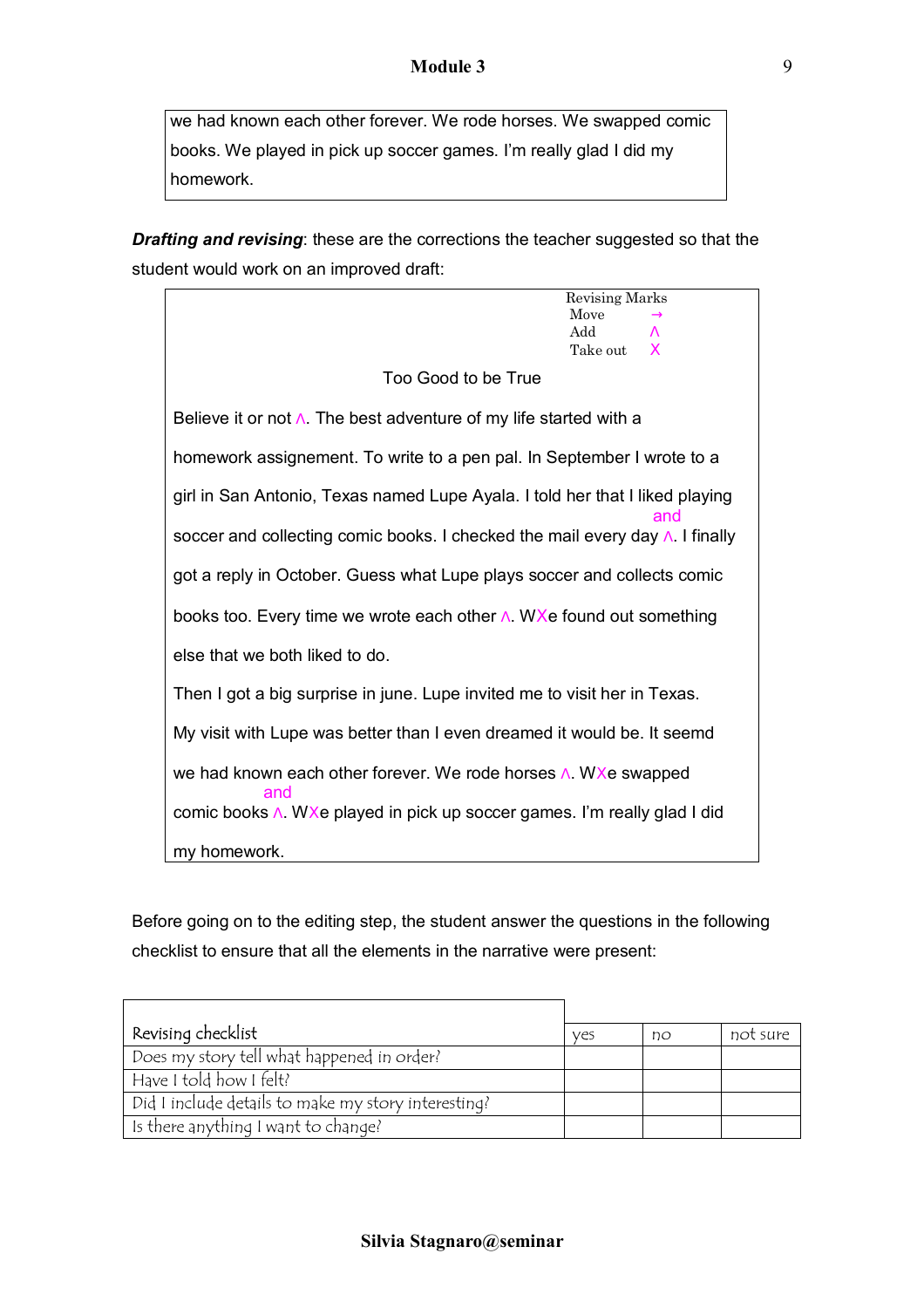#### **Module 3**

*Editing and proofreading*: As a result, the student proofread the narrative and, using the code on the right suggested the following changes:

|                                                                                   | Proofreading Marks   |
|-----------------------------------------------------------------------------------|----------------------|
|                                                                                   | Spelling<br>≡        |
|                                                                                   | Take out<br>X<br>Add |
|                                                                                   | $\Lambda$            |
|                                                                                   | New paragraph<br>#   |
| Too Good to be True                                                               |                      |
| Believe it or not $\Lambda$ . The best adventure of my life started with a        |                      |
| homework assignement. To write to a pen pal. In September I wrote to a            |                      |
| girl in San Antonio, Texas∆ named Lupe Ayala. I told her that I liked playing     | and                  |
| soccer and collecting comic books. $#$ I checked the mail every day $\Lambda$ . I |                      |
| finally got a reply in October. Guess what $\Lambda$ Lupe plays soccer and        |                      |
| collects comic books too. Every time we wrote each other A. WXe found             |                      |
| out something else that we both liked to do.                                      |                      |
| Then I got a big surprise in june. Lupe invited me to visit her in Texas.         |                      |
| My visit with Lupe was better than I even dreamed it would be. It seemd           |                      |
| We had known each other forever. We rode horses A. WXe swapped<br>and             |                      |
| comic books A. WXe played in pick up soccer games. I'm really glad I did          |                      |
| my homework.                                                                      |                      |

**Publishing**: the whole process finally rendered the following version, which became the student's final draft:

#### Too Good to be True

 Believe it or not the best adventure of my life started with a homework assignement to write to a pen pal. In September I wrote to a girl in San Antonio, Texas, named Lupe Ayala. I told her that I liked playing soccer and collecting comic books.

 I checked the mail every day and I finally got a reply in October. Guess what? Lupe plays soccer and collects comic books too! Every time we wrote each other we found out something else that we both liked to do. Then I got a big surprise in June. Lupe invited me to visit her in Texas that summer.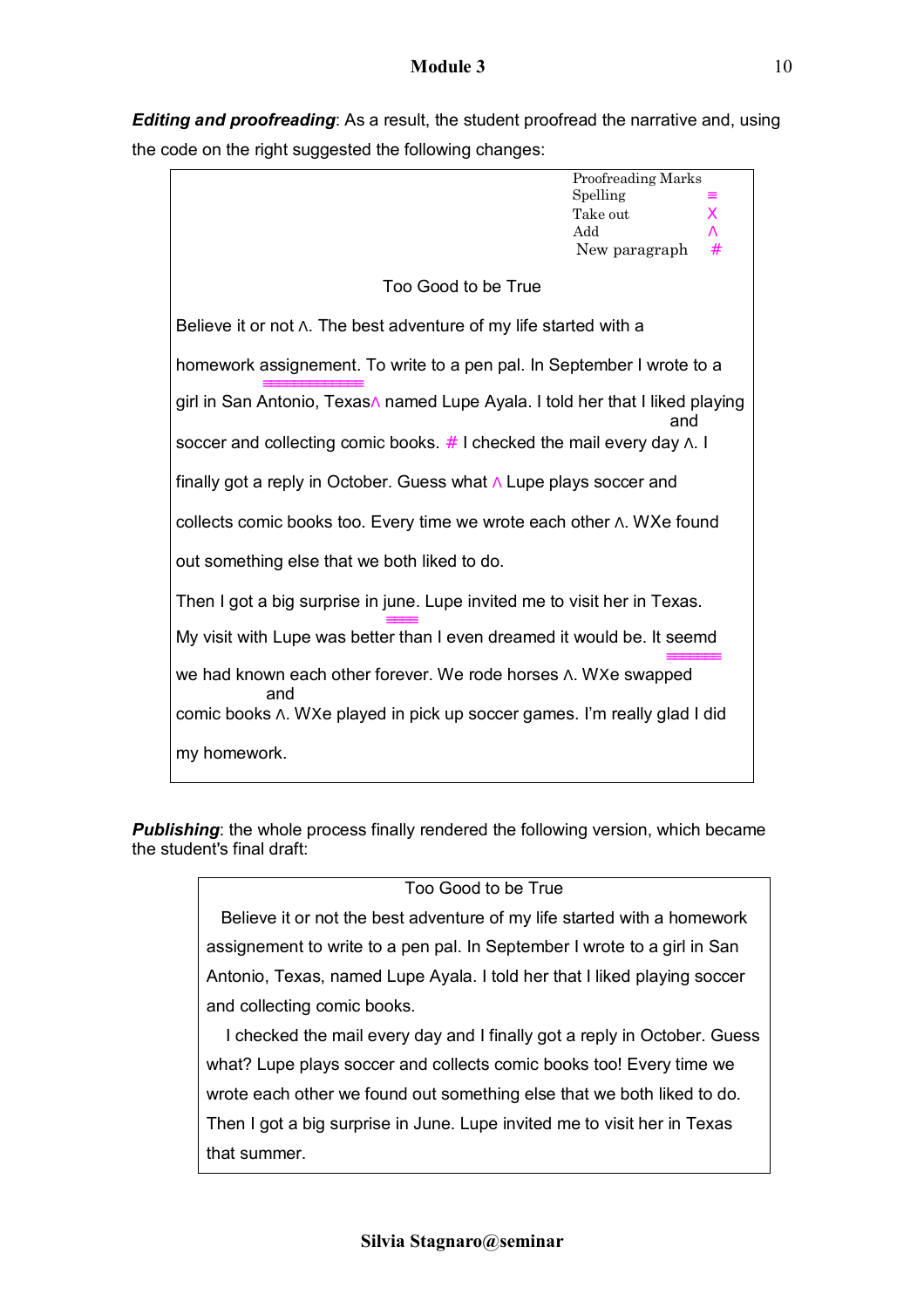My visit with Lupe was better than I even dreamed it would be. It seemed we had known each other forever. We rode horses, swapped comic books, and played in pick up soccer games. I'm really glad I did my homework.

#### **Teaching students to write a persuasive argument**

In an argumentative paper, the writer needs to make a claim about a topic and justify this claim with reasons and evidence. The claim could be an opinion, a policy proposal, an evaluation, a cause-and-effect statement, or an interpretation. However, the writer needs to understand that the claim must be a statement that people could possibly disagree with, because the goal of his piece is to convince the audience that the claim is true based on his presentation of reasons and evidence. An argumentative thesis statement will tell the audience:

- what the claim is
- the reasons or evidence that support this claim
- the order in which the writer will be presenting his reasons and evidence

Let's have a look now at the application of process writing to the production of

persuasive arguments.

*Brainstorming***:** we started by asking the students to complete the following organiser:

*Instructions to students: complete the entire organiser. In each box write a reason that supports the arguing statement. Next to each box, write three sentences that support the reason.* 

 $\blacksquare$  Title:

Arquing statement:

\_\_\_\_\_\_\_\_\_\_\_\_\_\_\_\_\_\_\_\_\_\_\_\_\_\_\_\_\_\_\_\_\_\_\_\_\_\_\_\_\_\_\_\_\_\_\_\_\_\_\_\_\_\_\_\_\_\_\_\_\_\_\_\_\_\_\_\_\_\_\_\_\_\_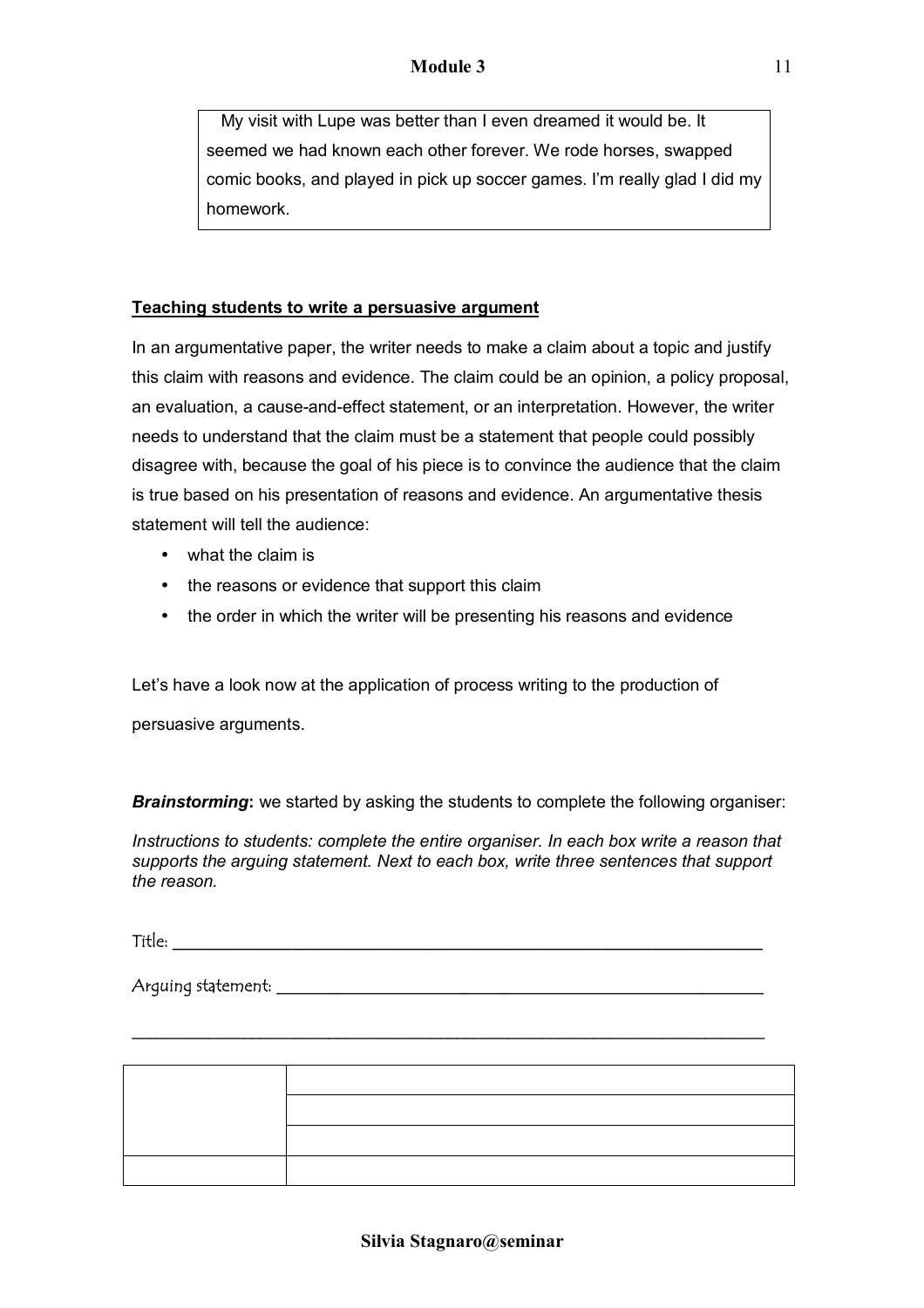Concluding statement: \_\_\_\_\_\_\_\_\_\_\_\_\_\_\_\_\_\_\_\_\_\_\_\_\_\_\_\_\_\_\_\_\_\_\_\_\_\_\_\_\_\_\_\_\_\_\_\_\_\_\_\_\_\_\_\_\_

And this is the completed organiser after a whole class discussion and brainstorming process guided by the teacher.

\_\_\_\_\_\_\_\_\_\_\_\_\_\_\_\_\_\_\_\_\_\_\_\_\_\_\_\_\_\_\_\_\_\_\_\_\_\_\_\_\_\_\_\_\_\_\_\_\_\_\_\_\_\_\_\_\_\_\_\_\_\_\_\_\_\_\_\_\_\_\_\_\_\_\_\_\_

#### Title: Morning break for the fifth form

#### Arguing statement: It's a good idea to have morning break in this form

| We definitely need    | We would be less jittery in class.            |
|-----------------------|-----------------------------------------------|
| a break               | We would concentrate better.                  |
|                       | We would learn more.                          |
| <b>Teachers would</b> | They deserve a break.                         |
| benefit too.          | They work hard. They should be able to relax. |
|                       |                                               |
| Our health would      | Exercise is necessary for good health.        |
| greatly improve       | We don't get enough.                          |
|                       | We would get more exercise.                   |

#### Concluding statement: Don't you think that having morning break in the fifth form is a

#### great idea? It certainly is!

The rest of the process was carried out in the same way as was exemplified with description and narrative using the same correction code. The final draft was then used as a springboard for a persuasive letter to the School Head for which the following tools (an idea web and a checklist) were used at the brainstorming and revising stages respectively: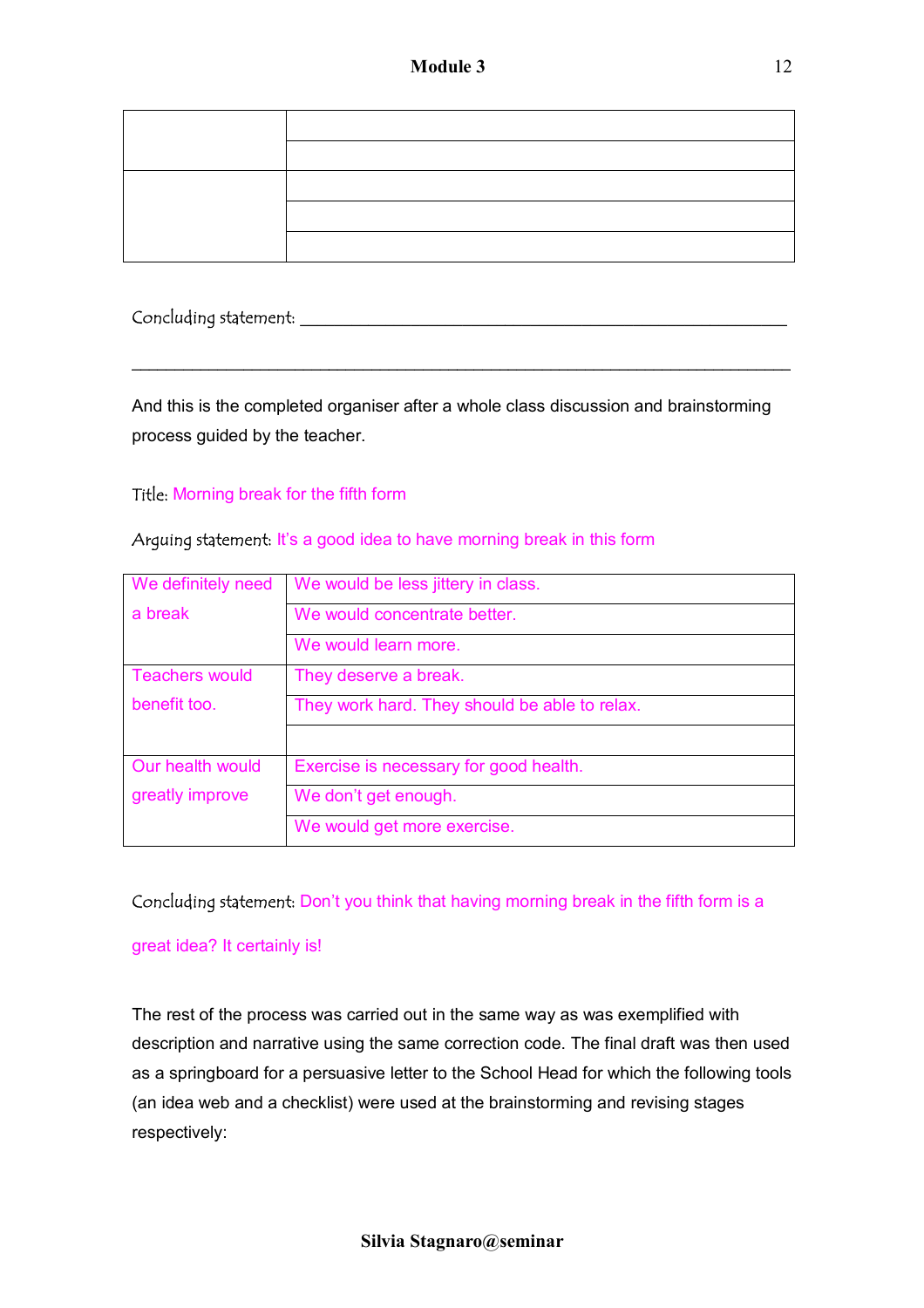\_\_\_\_\_\_\_\_\_\_\_\_\_\_\_\_\_\_\_\_\_\_\_\_\_\_\_\_\_\_\_\_\_\_\_\_\_\_\_\_\_\_\_\_\_\_\_\_\_\_\_\_\_\_\_\_\_\_\_\_\_\_\_

\_\_\_\_\_\_\_\_\_\_\_\_\_\_\_\_\_\_\_\_\_\_\_\_\_\_\_\_\_\_\_\_\_\_\_\_\_\_\_\_\_\_\_\_\_\_\_\_\_\_\_\_\_\_\_\_\_\_\_\_\_\_\_

\_\_\_\_\_\_\_\_\_\_\_\_\_\_\_\_\_\_\_\_\_\_\_\_\_\_\_\_\_\_\_\_\_\_\_\_\_\_\_\_\_\_\_\_\_\_\_\_\_\_\_\_\_\_\_\_\_\_\_\_\_\_\_

\_\_\_\_\_\_\_\_\_\_\_\_\_\_\_\_\_\_\_\_\_\_\_\_\_\_\_\_\_\_\_\_\_\_\_\_\_\_\_\_\_\_\_\_\_\_\_\_\_\_\_\_\_\_\_\_\_\_\_\_\_\_\_

What is the problem?

Who gets our letter?

What changes are needed?

How can we fix the problem?

| Revising checklist                        | ves | no | not sure |
|-------------------------------------------|-----|----|----------|
| Have I clearly stated the problem?        |     |    |          |
| Do I tell how the problem can be fixed?   |     |    |          |
| Do I give supporting details?             |     |    |          |
| Have I used persuasive words and phrases? |     |    |          |
| Have I used the correct letter format?    |     |    |          |

The above examples show how the writing process was dealt with in a class of young intermediate students.

In Appendixes 1 and 2 you can see an example of how different process writing lessons may be carried out with older students to develop other writing genres.

Since this module has been packed with examples, it seems a good time for you to decide on the way in which you would develop a lesson of this kind yourselves. For this purpose, go to the activities section and do Task 1 (and only!!!!). However, before attempting the task itself, it might be a good idea to use the following checklist to plan a writing lesson since all these features will have to be addressed at one point or another with the students:

| <b>Communicative purpose</b> | (What does the writer hope to communicate /              |
|------------------------------|----------------------------------------------------------|
|                              | achieve?)                                                |
| <b>Expected audience</b>     | (Who will read it?)                                      |
| Layout                       | (general <i>format</i> – e.g. does it have a title? What |